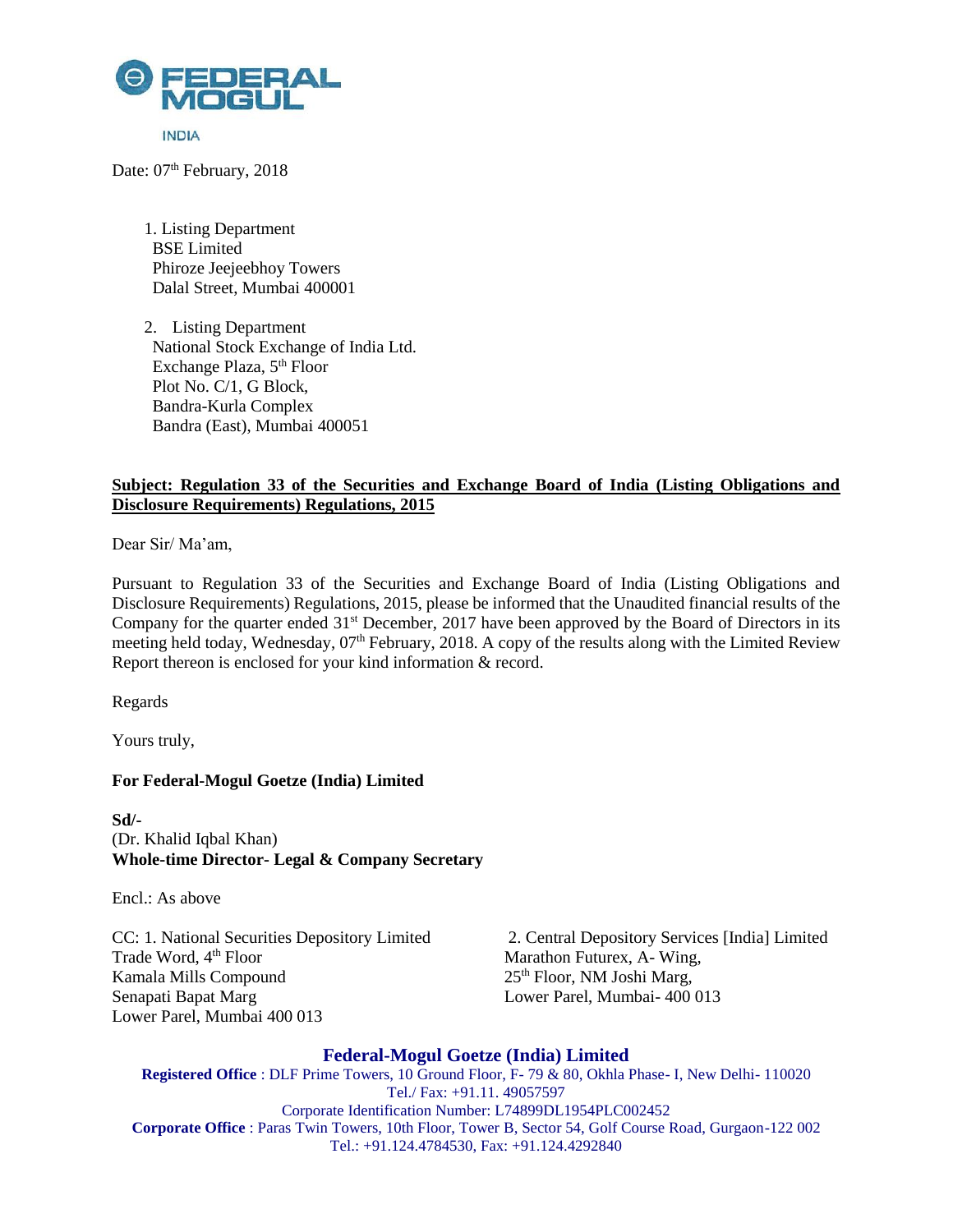#### **FEDERAL-MOGUL GOETZE (INDIA) LIMITED**

**Regd Off: DLF Prime Towers, 10 Ground Floor, F-79 & 80, Okhla Phase-I, New Delhi-110020**

**Corp off: 10th Floor, Paras Twin Towers, Tower B, Golf Course Road, Sector 54**

**Gurugram-122002**

### **Website: www.federalmogulgoetzeindia.net**

**CIN:L74899DL1954PLC002452**

E mail : Investor.grievance@federalmogul.com<br>Phone / Fax : +91 11 49057597<br>Statement of Standalone Unaudited Financial Results for the Quarter and Nine months period ended December 31, 2017

|         |     | Rs in lacs except per share data                                                                        |                      |                      |                      |                   |                   |  |  |
|---------|-----|---------------------------------------------------------------------------------------------------------|----------------------|----------------------|----------------------|-------------------|-------------------|--|--|
| S.No    |     | <b>Description</b>                                                                                      | <b>Quarter Ended</b> | <b>Quarter Ended</b> | <b>Quarter Ended</b> | Year to date      | Year to date      |  |  |
|         |     |                                                                                                         | December 31 2017     | September 30 2017    | December 31 2016     | December 31 2017  | December 31 2016  |  |  |
|         |     |                                                                                                         | (Unaudited)          | (Unaudited)          | (Unaudited)          | (Unaudited)       | (Unaudited)       |  |  |
|         |     |                                                                                                         |                      |                      |                      |                   |                   |  |  |
|         |     |                                                                                                         |                      |                      |                      |                   |                   |  |  |
|         |     | Income                                                                                                  |                      |                      |                      |                   |                   |  |  |
| J.      |     | Revenue From Operations (gross)                                                                         | 31,325.02            | 33,016.69            | 31,346.02            | 100,957.54        | 102,456.75        |  |  |
| Ш       |     | Other Income                                                                                            | 836.51               | 815.48               | 356.84               | 2,163.01          | 1,903.64          |  |  |
| Ш       |     | Total Income(I+II)                                                                                      | 32,161.53            | 33,832.17            | 31,702.86            | 103,120.55        | 104,360.39        |  |  |
|         |     |                                                                                                         |                      |                      |                      |                   |                   |  |  |
| IV      |     | <b>Expenses</b>                                                                                         |                      |                      |                      |                   |                   |  |  |
|         | (a) | Cost of materials consumed                                                                              | 9,206.02             | 9,642.78             | 8,488.97             | 29,118.77         | 28,841.70         |  |  |
|         | (b) | Purchases of stock-in-trade                                                                             | 255.86               | 455.09               | 489.33               | 1,151.98          | 1,943.77          |  |  |
|         | (c) | Changes in inventories of finished goods,<br>work-in-progress and stock-in-trade ((Increase)/ Decrease) | 1,490.83             | 1,254.71             | 291.87               | 2,681.75          | (702.50)          |  |  |
|         | (d) | Excise duty                                                                                             |                      | 79.49                | 2,884.09             | 3,756.47          | 9,537.48          |  |  |
|         | (e) | Employee benefits expense                                                                               | 7,080.67             | 7,085.39             | 6,538.36             | 21,196.71         | 20,507.78         |  |  |
|         | (f) | Depreciation and amortisation expense                                                                   | 1,849.86             | 1,892.08             | 1,919.91             | 5,640.01          | 5,756.94          |  |  |
|         | (g) | Finance costs                                                                                           | 196.89               | 244.23               | 436.08               | 771.06            | 1,520.00          |  |  |
|         | (h) | Other expenses                                                                                          | 9,575.56             | 9,542.38             | 8,832.96             | 29,230.05         | 29,262.94         |  |  |
|         |     | <b>Total expenses</b>                                                                                   | 29,655.69            | 30,196.15            | 29,881.57            | 93,546.80         | 96,668.11         |  |  |
| v       |     | Profit before tax (III-IV)                                                                              | 2.505.84             | 3.636.02             | 1.821.29             | 9.573.75          | 7.692.28          |  |  |
|         |     | <b>Current Tax</b>                                                                                      | 1.111.78             | 1.443.72             | 596.85               | 3.665.58          | 2,543.93          |  |  |
|         |     | Deferred Tax expense / (credit)                                                                         | (154.51)             | (91.62)              | 33.50                | (168.43)          | 118.37            |  |  |
| VI      |     | <b>Tax Expense</b>                                                                                      | 957.27               | 1,352.10             | 630.35               | 3,497.15          | 2,662.30          |  |  |
| VII     |     | Profit for the period after tax (V-VI)                                                                  | 1,548.57             | 2,283.92             | 1,190.94             | 6,076.60          | 5,029.98          |  |  |
| VIII    |     | Other comprehensive income                                                                              |                      |                      |                      |                   |                   |  |  |
|         |     | (i) items that not be reclassified to profit or loss                                                    | 277.00               | (39.76)              | (84.03)              | 181.45            | (252.09)          |  |  |
|         |     | (ii) Income tax relating to items that will not be reclassified<br>to profit or loss                    | (95.87)              | 13.76                | 29.08                | (62.80)           | 87.24             |  |  |
|         |     | Total other comprehensive income for the period                                                         | 181.13               | (26.00)              | (54.95)              | 118.65            | (164.85)          |  |  |
| IX      |     | Total Comprehensive Income for the period (VII-VIII)                                                    | 1,729.70             | 2,257.92             | 1,135.99             | 6,195.25          | 4,865.13          |  |  |
| x<br>XI |     | Paid-up equity share capital<br>Face value of share (INR)                                               | 5,563.21<br>10.00    | 5,563.21<br>10.00    | 5,563.21<br>10.00    | 5,563.21<br>10.00 | 5,563.21<br>10.00 |  |  |
| XII     |     | Earning per share (of INR 10 each) not annualised                                                       |                      |                      |                      |                   |                   |  |  |
|         |     | <b>Basic</b>                                                                                            | 2.78                 | 4.11                 | 2.14                 | 10.92             | 9.04              |  |  |
|         |     | <b>Diluted</b>                                                                                          | 2.78                 | 4.11                 | 2.14                 | 10.92             | 9.04              |  |  |

**Notes:**

1 The above financial results of the Company have been reviewed by the Audit Committee and thereafter approved by the Board of Directors at their meeting held on February 7, 2018.<br>2 The limited review as required under reg

2017.

3 Segment Reporting, As the Company's business activities fall within a single primary business segment viz. auto components for automobile industry, the disclosure requirement of Indian Accounting Standard<br>(Ind AS-108), O **4** The results have been prepared in accordance with the Indian Accounting Standards (Ind-AS) prescribed under section 133 of the companies Act, 2013 and other recognised accounting practices and

policies to the extent applicable.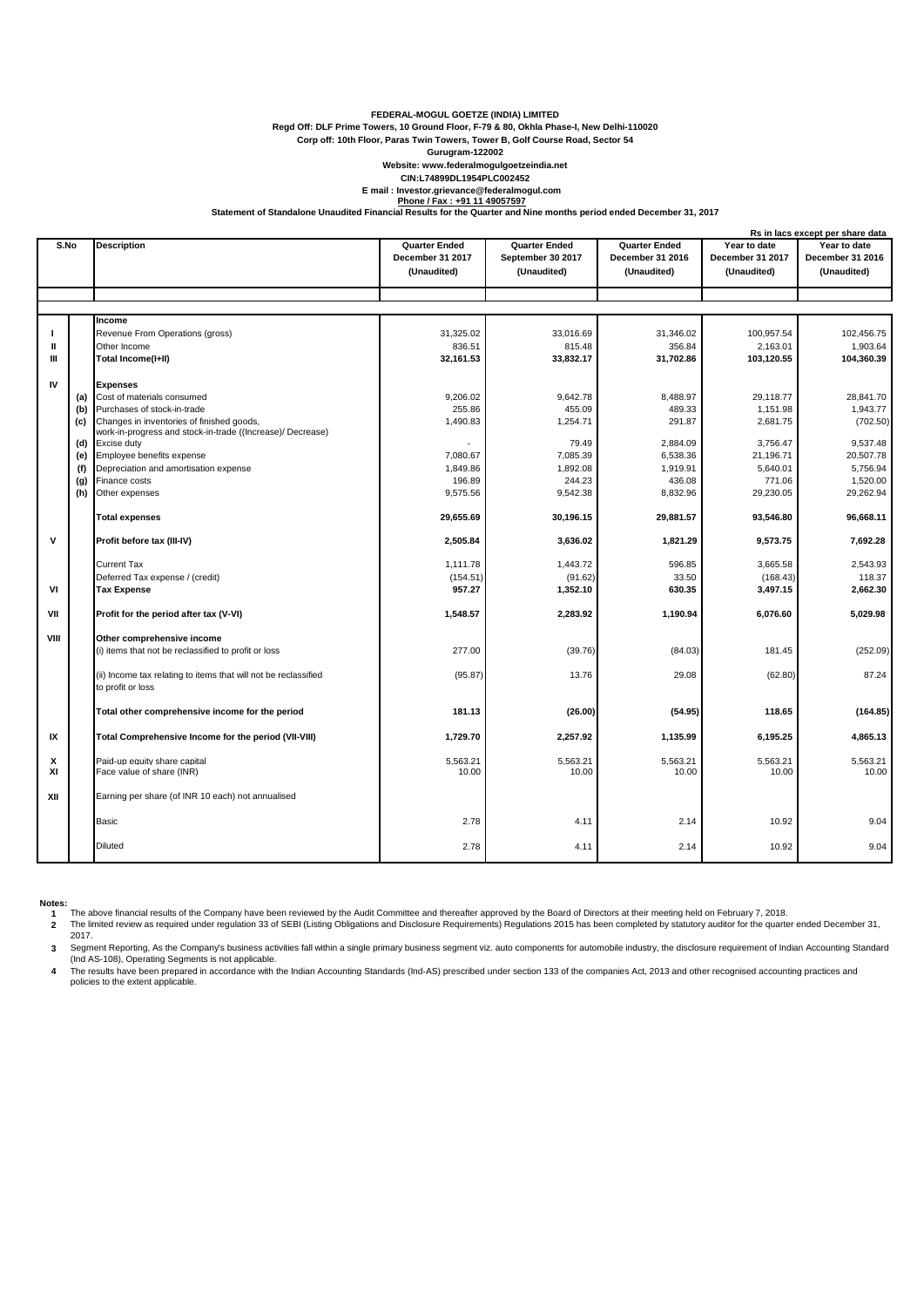**5** Reconciliation of profit after tax for the quarter and Nine months period ended December 31, 2016 between Ind AS compliant results as reported above with results reported in previous period as per previous<br>GAAP are given b

| <b>Particulars</b>                                                                                  | <b>Quarter Ended</b><br>December 31 2016 | Year to date<br>December 31 2016 |
|-----------------------------------------------------------------------------------------------------|------------------------------------------|----------------------------------|
| Profit after tax as reported in previous period as per previous GAAP                                | 1,142.15                                 | 4,868.23                         |
| 1. Finance costs<br>Interest cost on long term provisions recognised based on amortised cost method | (6.74)                                   | (19.88)                          |
| 2. Other expense<br>Adjustment for unwinding of discount on long term provisions                    | (1.61)                                   | 18.37                            |
| 3. Amortisation<br>Amortisation of leasehold land                                                   | (1.07)                                   | (3.22)                           |
| 4. Remeasurement of defined benefit obligations reclassified to Other comprehensive income          | 84.03                                    | 252.09                           |
| 5. Tax expense<br>Deferred tax impact on the above Ind AS adjustments                               | (25.82)                                  | (85.61)                          |
| Profit for the period ended 31 December 2016 after Ind AS adjustments                               | 1,190.94                                 | 5,029.98                         |
| Other comprehensive income                                                                          |                                          |                                  |
| 1. Remeasurement of defined benefit obligations                                                     | (84.03)                                  | (252.09)                         |
| 2. Deferred tax impact on defined benefit obligations                                               | 29.08                                    | 87.24                            |
| Total Comprehensive income for the period ended 31 December 2016                                    | 1,135.99                                 | 4,865.13                         |

**6** With the implementation of Goods and service tax Act, 2017 (GST), w.e.f 1st July 2017, Revenue from operations (gross) for the quarter ended September 30, 2017 and December 31, 2017 are reported net<br>of GST. However, Revenu

| <b>Particulars</b>      | <b>Quarter Ended</b> | <b>Quarter Ended</b> | <b>Quarter Ended</b> | Year to date     | Year to date     |
|-------------------------|----------------------|----------------------|----------------------|------------------|------------------|
|                         | December 31 2017     | September 30 2017    | December 31 2016     | December 31 2017 | December 31 2016 |
|                         | (Unaudited)          | (Unaudited)          | (Unaudited)          | (Unaudited)      | (Unaudited)      |
| Revenue from operations | 31.325.02            | 32.937.20            | 28.461.93            | 97.201.07        | 92.919.27        |

**7** Previous period figures have been regrouped / recasted, wherever necessary.

For and on behalf of Board of Directors

**Date : February 7, 2018 Place: Gurugram**

Sd/- **DIN : 03328309 Managing Director (Vinod Kumar Hans)**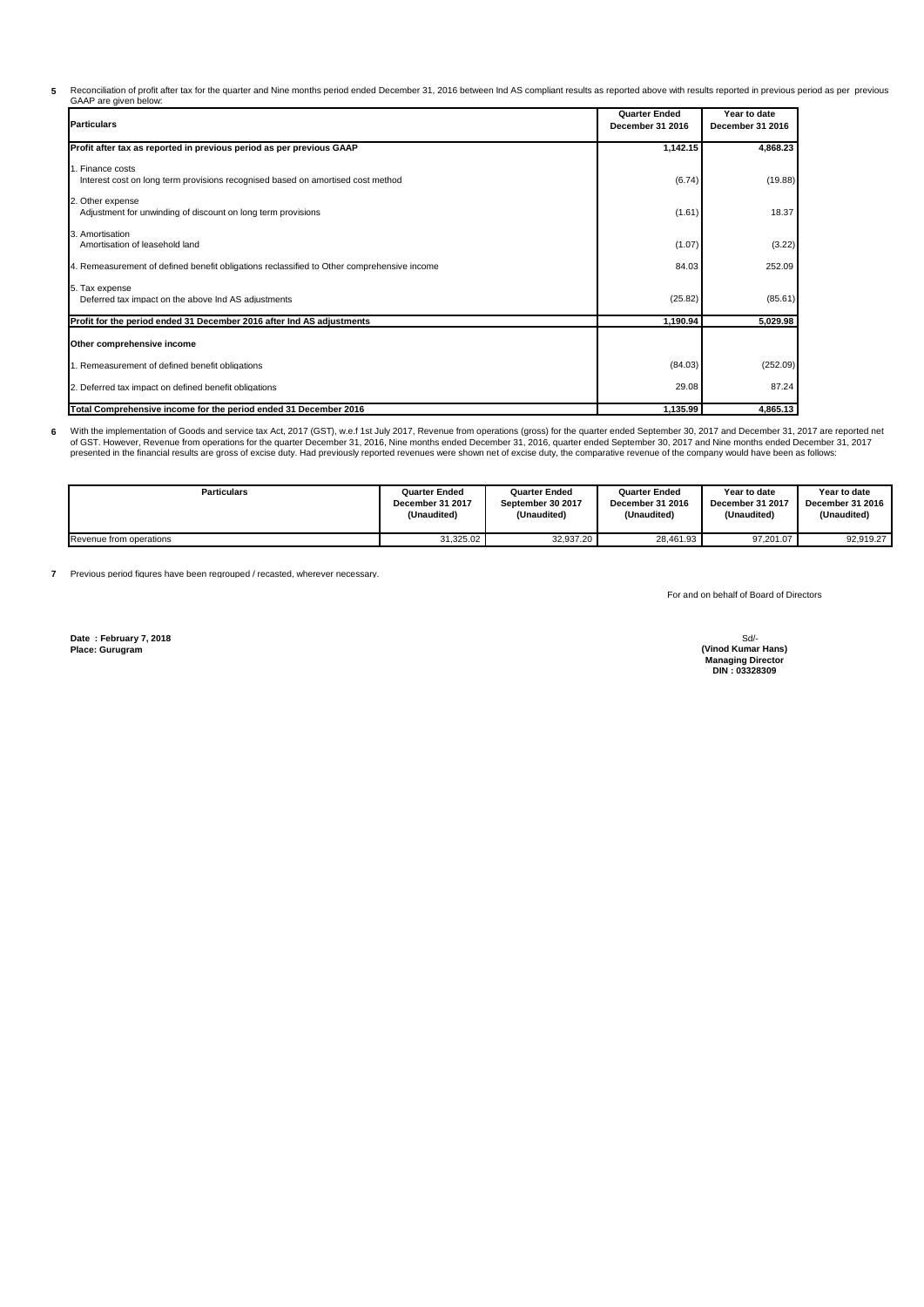**Independent Auditor's Review Report on Quarterly Financial Results and Year to Date Results of the Company Pursuant to the Regulation 33 of the SEBI (Listing Obligations and Disclosure Requirements) Regulations, 2015**

### **To the Board of Directors of Federal-Mogul Goetze India Limited**

- 1. We have reviewed the accompanying statement of unaudited financial results ('Statement') of Federal-Mogul Goetze India Limited ('the Company') for the quarter ended 31 December 2017 and year to date results for the period 1 April 2017 to 31 December 2017, being submitted by the Company pursuant to the requirements of Regulation 33 of the SEBI (Listing Obligations and Disclosure Requirements) Regulations, 2015. This Statement is the responsibility of the Company's Management and has been approved by the Board of Directors. Our responsibility is to issue a report on the Statement based on our review.
- 2. We conducted our review in accordance with the Standard on Review Engagement (SRE) 2410, Review of Interim Financial Information Performed by the Independent Auditor of the Entity, issued by the Institute of Chartered Accountants of India. This standard requires that we plan and perform the review to obtain moderate assurance as to whether the Statement is free of material misstatement. A review is limited primarily to inquiries of company personnel and analytical procedures, applied to financial data and thus provides less assurance than an audit. We have not performed an audit and accordingly, we do not express an audit opinion.
- 3. Based on our review conducted as above, nothing has come to our attention that causes us to believe that the accompanying Statement prepared in accordance with applicable Indian Accounting Standards specified under Section 133 of the Companies Act, 2013 and SEBI Circulars CIR/CFD/CMD/15/2015 dated 30 November 2015 and CIR/CFD/FAC/62/2016 dated 5 July 2016, and other recognised accounting practices and policies has not disclosed the information required to be disclosed in accordance with the requirements of Regulation 33 of the SEBI (Listing Obligations and Disclosure Requirements) Regulations, 2015, including the manner in which it is to be disclosed, or that it contains any material misstatement.